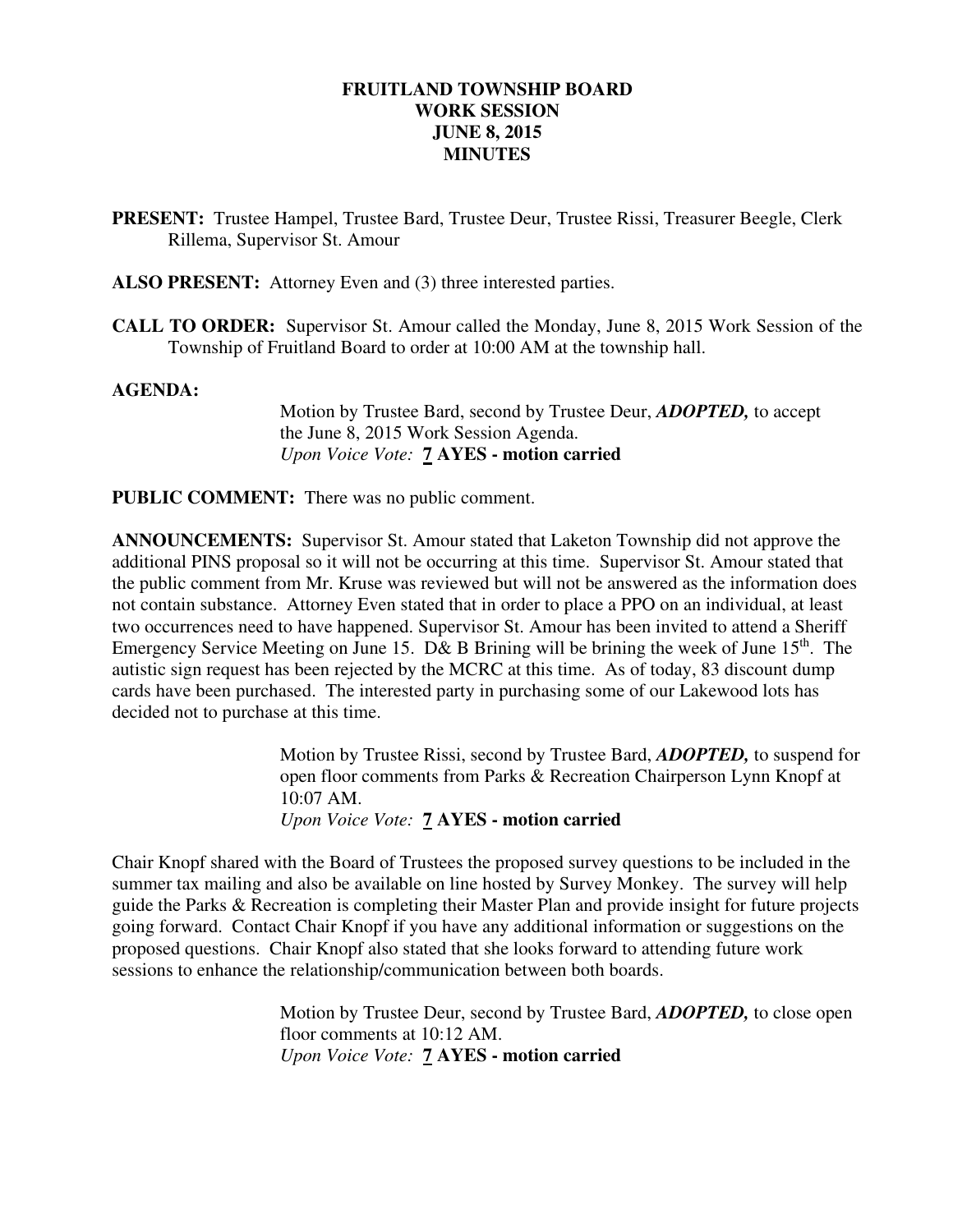# FRUITLAND TOWNSHIP JUNE 8, 2015 WORK SESSION MINUTES **OLD BUSINESS:**

- 1. Building Permit Cancellation/Refund Policy Attorney Even prepared language to be reviewed by Building Official Hall and Clerk Rillema regarding permit cancellation/refund policy. Clerk Rillema will be discussing with Building Official Hall.
- 2. Permit Refund A motion will be prepared to refund Mr. Rands of his cancelled permit in the amount of \$624.00 for the Regular meeting.
- 3. Zellar Road Quote Supervisor St. Amour is awaiting a quote from the MCRC regarding the water drainage issues that require addressing before the federally funded Zellar Road project from Lakewood Road to Michillinda Road can happen in 2016.
- 4. Lamos Road End/Partridge Drain Attorney Even reported that Lamos Road ends ownership is being researched and does not appear to be owned by Fruitland Township. Further information will be shared when received.
- 5. Little League Agreement & Waivers Clerk Rillema stated that Parks & Recreation Commissioner Urban brought in the participant waivers but no ball field agreement has been signed and returned from the White Lake Little League. Parks & Recreation Chair Knopf will check into it.

# **NEW BUSINESS:**

- 1. White Lake Fire Authority Attorney Even has been speaking to Attorney Rose who represents the MCRC regarding the ownership of the Dock Road property where the WLFA would like to enhance a launch ramp for emergency use. At this time, Fruitland Township will take a step back as it appears the property is under the ownership of A.J. Flitcraft Sylvan Beach Subdivision and will need to be updated in the Assessing program.
- 2. Zoning Administrator –

Motion by Supervisor St. Amour, second by Trustee Rissi, *ADOPTED,* to authorize Supervisor St. Amour to sign the contract with Val Jensen as the Zoning Administrator and Ordinance Enforcer with a start date of Tuesday, June 9, 2015 at a salary of \$24,000.00. *Roll Call Vote:* Trustee Hampel **AYE,** Trustee Bard **AYE,** Trustee Deur **AYE,** Treasurer Beegle **AYE,** Trustee Rissi **AYE,** Clerk Rillema **AYE,**  Supervisor St. Amour **AYE** 

- 3. Computer Purchase Clerk Rillema stated that a new computer will need to be purchased to run the BS&A.net Building and Assessing program for Zoning Administrator/Ordinance Enforcer Val Jensen. A motion will be prepared for the Monday Regular meeting.
- 4. Joint Planning Commission Supervisor St. Amour stated that he was able to speak to both Supervisors of Laketon & Dalton townships about continued support of the Joint Planning Commission. At this time, Supervisor St. Amour recommends no payment for 2015-16.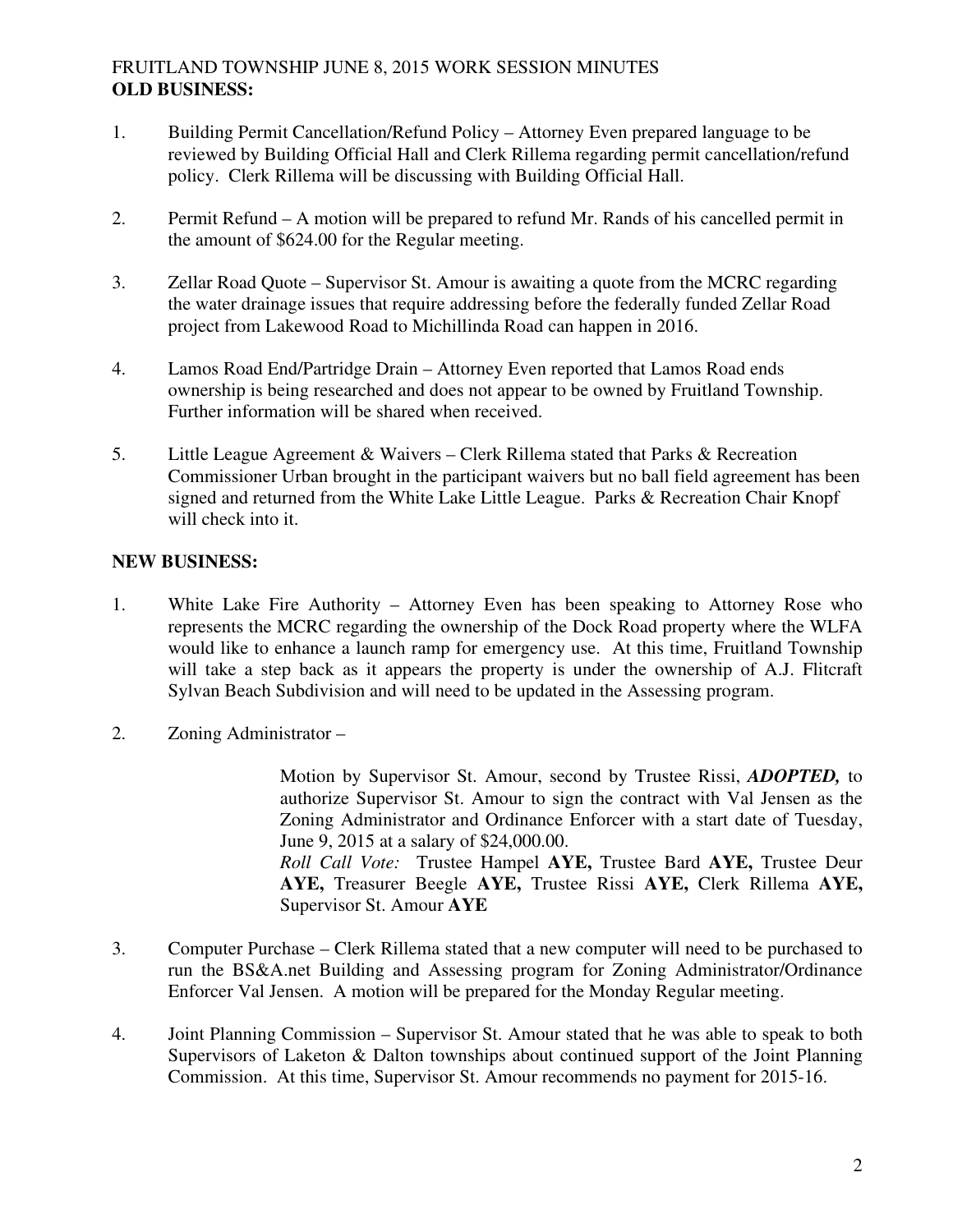#### FRUITLAND TOWNSHIP JUNE 8, 2015 WORK SESSION MINUTES

- 5. Lot Division Zoning Administrator Sandel presented a request for a lot division for parcels #61-06-560-000-0055-10 & 61-06-560-000-0055-00. A motion will be prepared for the Monday Regular meeting.
- 6. Water Policy Board Supervisor St. Amour stated that the unwillingness of Muskegon Charter Township to pay its invoice for the past two years has forced the Water Policy Board to seek legal action against Muskegon Charter Township.
- 7. Closed Session White Lake Ambulance Authority

Motion by Supervisor St. Amour, second by Trustee, *ADOPTED,* to go into closed session to consider confidential legal advice in written opinion subject to attorney-client privilege at 10:40 AM. *Roll Call Vote:* Clerk Rillema **AYE,** Trustee Rissi **AYE,** Treasurer Beegle **AYE,** Trustee Deur **AYE,** Trustee Bard **AYE,** Trustee Hampel **AYE,**  Supervisor St. Amour **AYE** 

# **CLOSED SESSION**

Motion by Trustee Deur, second by Trustee Bard, *ADOPTED,* to come out of closed session at 11:18 AM. *Roll Call Vote:* Clerk Rillema **AYE,** Trustee Rissi **AYE,** Treasurer Beegle **AYE,** Trustee Deur **AYE,** Trustee Bard **AYE,** Trustee Hampel **AYE,**  Supervisor St. Amour **AYE**

8. Board Comments – Clerk Rillema stated that there is an August 4, Special Election to renew the 911 millage and also a November 3, 2015 Special Election for the Muskegon Area Library millage – both of which are reimbursable. Clerk Rillema received the White Lake Senior Center Director's Report dated May 10, 2015 if anyone would like to read. A request for support of the 2015 fireworks was received from the Montague-Whitehall Rotary Club. A motion will be prepared for the Monday Regular meeting. Clerk Rillema also stated that she recently underwent an Election Audit of the May 5, 2015 Special Election mandated by the State of Michigan performed by County Clerk Waters and Election Assistant Pezet. No issues were found with the election material retention or procedures performed. Clerk Rillema was pleased to announce that NFIP Coordinator for the Michigan DEQ has approved the Flood Plain Ordinance and Resolution and will forward for its final completion at the Federal level. Clerk Rillema and Zoning Administrator Sandel have contacted Tom VanBruggen of Muskegon County GIS to update the Zoning District map with the Flood Plain overlay. Once received and reviewed, it will be presented to the Board of Trustees for adoption. The audit field work for fiscal year 2014-15 is scheduled with Brickley DeLong on June 15  $\&$  16. The audit presentation will be scheduled for the August meeting. Trustee Rissi inquired about the status of the run off of water in the parking lot of Michigan Adventure with the Muskegon Conservation District and offered to re-spark the conversation. She also inquired about homeowners from Winterwood Shores using the dock at Sheltering Way. Clerk Rillema stated that those homeowners purchased a lot in Sheltering Way. Trustee Deur updated the Board of Trustees that the Planning Commission had two hearings this month. First was a request from Jon Rooks (Michillinda Beach Lodge) to switch the tent and mini-golf locations. It was approved for one year only. A request to build a Dollar General was also approved with conditions near the White Lake